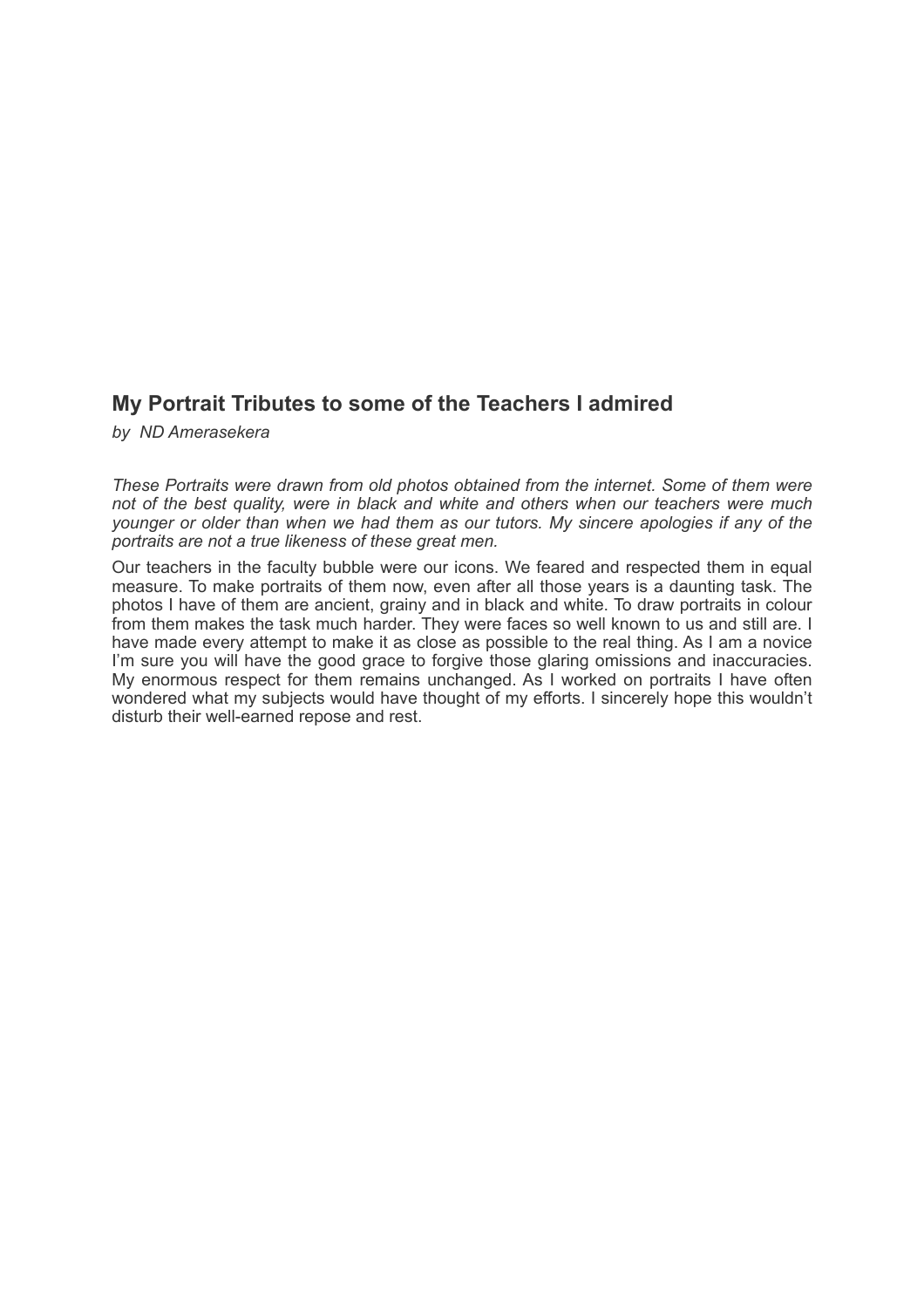

In the Faculty of Medicine in Colombo and in Ceylon he was the *Voice of Pathology*. His educational contribution was immense. As a lecturer, his laid back but precise delivery was matchless. He spoke perfect English, taught us diligently and to the best of his ability. I can still recall in great detail the first time I sat in the lecture theatre to listen to Prof Cooray. His masterly introduction to the pathology of inflammation has remained with me ever since. Those classical signs of inflammation, Rubor, Calor, Tumor, Dolor and Functio laesa have now been permanently imprinted in my brain. The Prof, with his formidable intellect, had this remarkable ability to deliver facts in a logical sequence and transport his audience to the complex world of pathology. After a career in medicine spanning 40 years I can say, unequivocally, he is the finest teacher I have ever had. His success as a teacher earned him a huge following of many generations of grateful students. Prof. Gerald Henry Cooray passed away in 1970 at the age of 62.

**Prof G.H Cooray**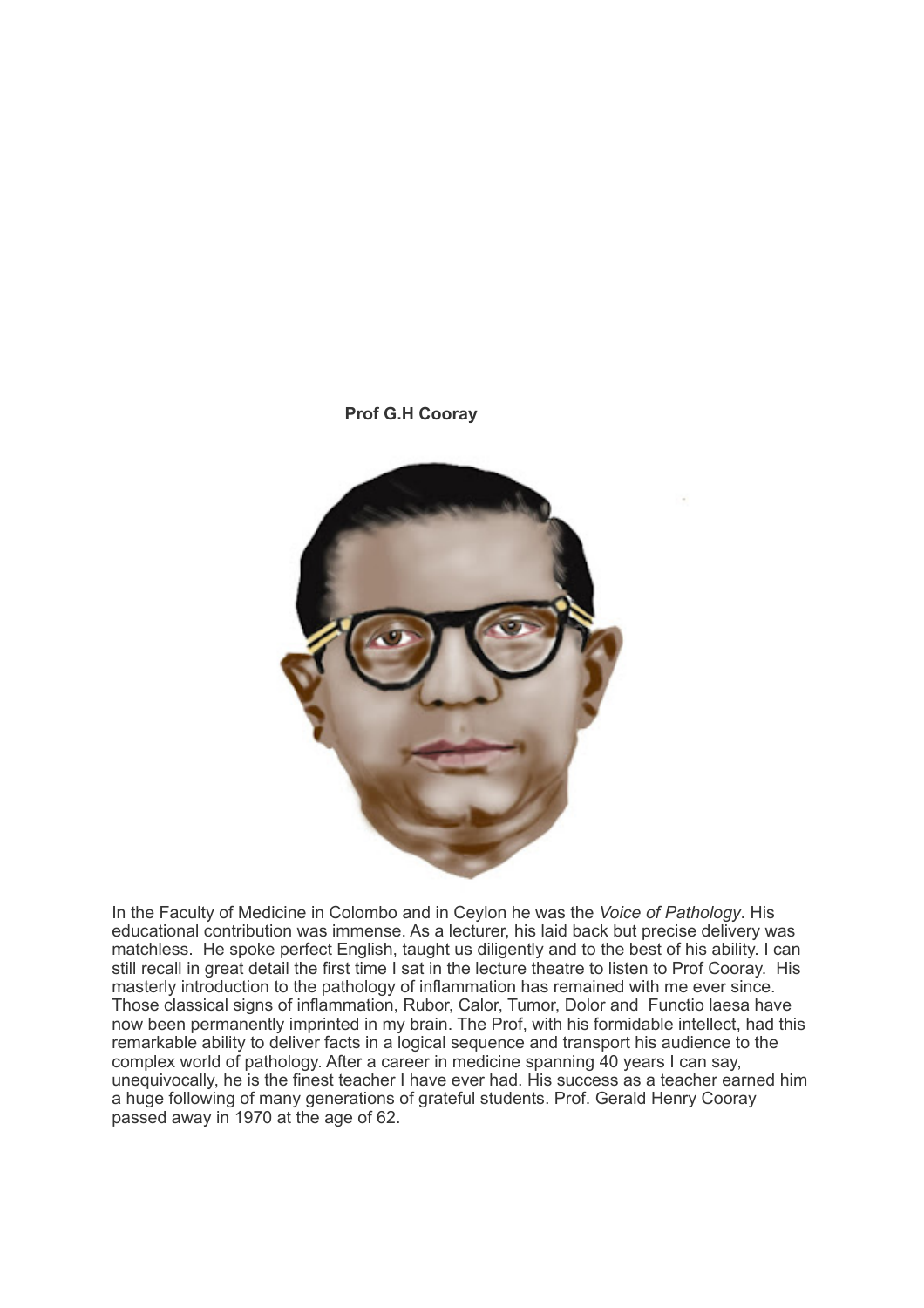#### **Dr P.R Anthonis**



When I think of the surgeons that taught me the name that comes across in flashing lights, above everyone else, is Dr PR Anthonis. He was not only a fine surgeon, excellent tutor, a fine raconteur, he was a phenomenon. PRA was a mentor to many. His ward classes were pure theatre. He knew the art of getting a message across to the students. Although calm and placid he never tolerated nonsense. He was firm when it was necessary. PRA was always courteous to his patients, his students and the nursing staff. His natural curiosity led him to make fine observations. He tried his best to pass on this superb skill to his students. After an illustrious career in the Health Service Dr Anthonis retired in 1971. He worked in the private sector well into his 80's. He was a devout Buddhist and passed away at the age of 99.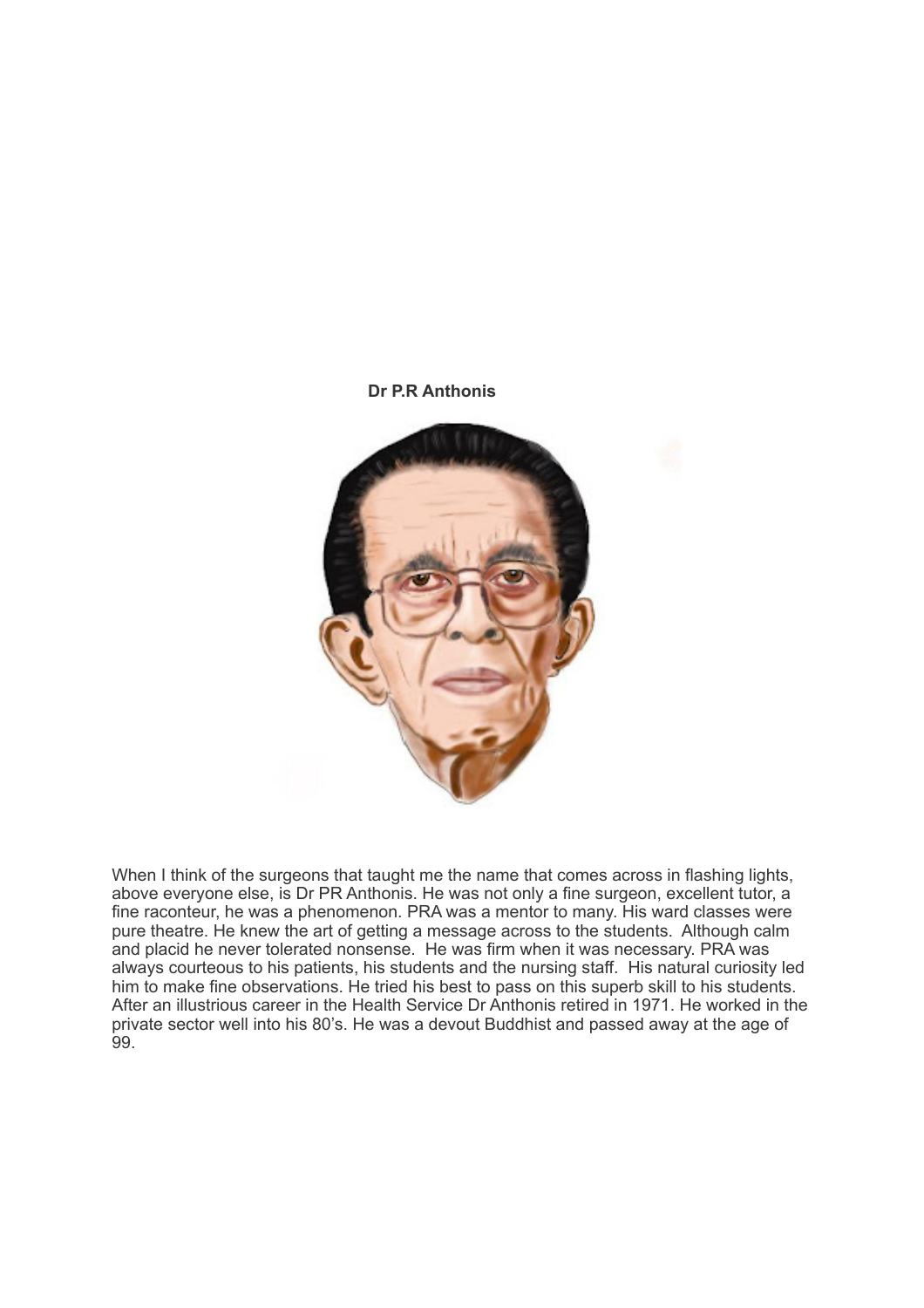#### **Prof K Rajasuriya**



Prof Rajasuriya dressed immaculately. His gait was measured as was his speech. He was fearless and forthright and had controversial views about nationalism and religion. But in his capacity as the Professor of Medicine, he was fair and unbiased. In those days we accepted the idiosyncrasies of our teachers with good grace, assuming their intentions were honourable. The culture of bullying that was prevalent in the faculty was also present in British hospitals. This was also our salad days of youthful paranoia. When Professor Rajasuriya passed away in 1975 we lost a dedicated teacher and a fine clinician. I personally would like to thank him for the part he played in my medical education. I take the cue from the title of the 1996 song by that English Rock Band - Oasis – *Don't look back in anger*.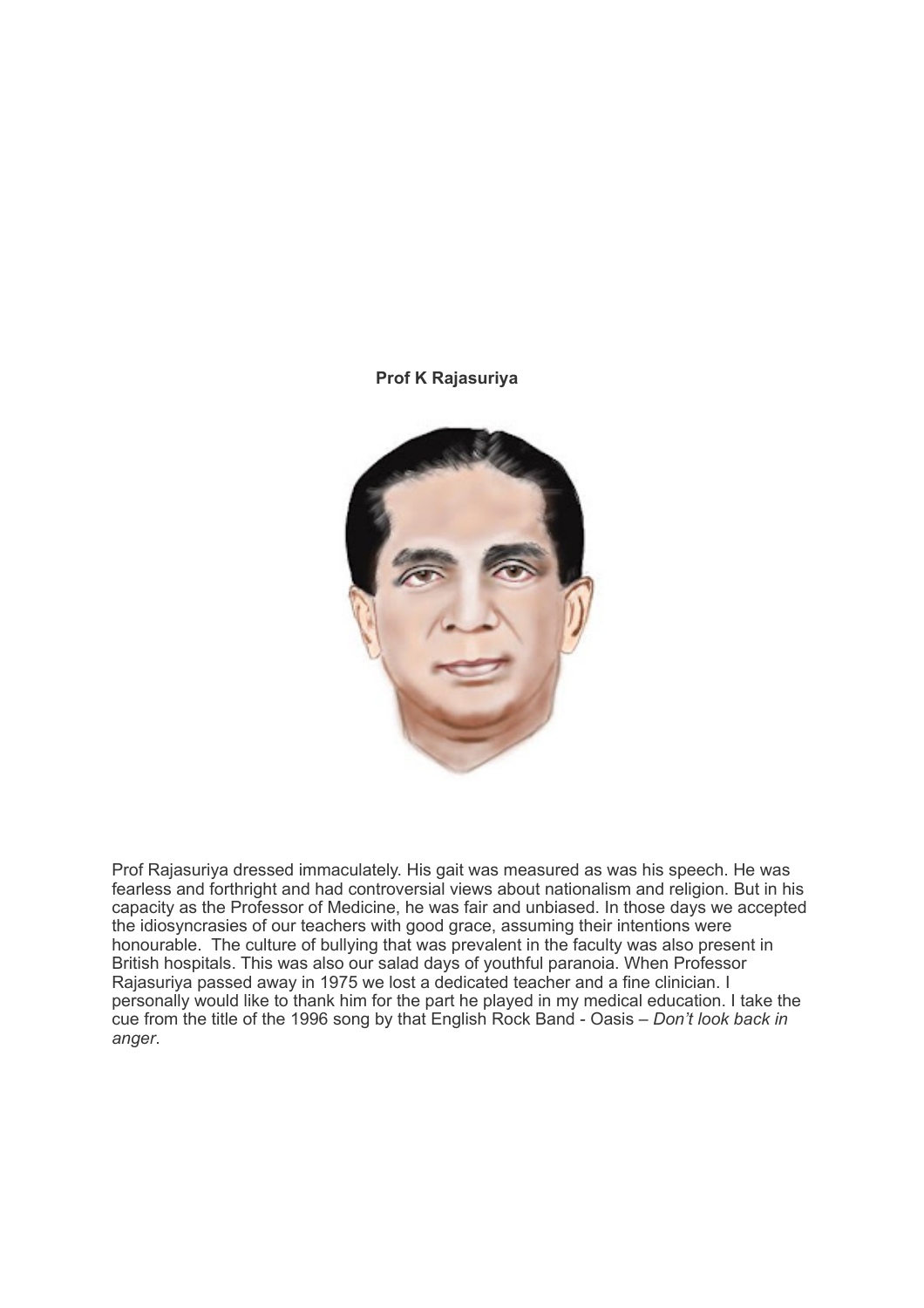# **Prof. N.D.W Lionel**



How on earth can anyone make Pharmacology interesting? It is a mass of information to be memorised. This unenviable but important task fell on Dr Lionel, as he was known then. He was a fine lecturer and a friendly person in that tough milieu of medical education of our time. He was well known nationally and internationally. Prof Lionel will be best remembered for his clinical research, contributions to the National Formulary Committee and the State Pharmaceutical Corporation. I came to know him more closely while working in the Central Blood Bank in Colombo and my professional career was at an impasse. He was helpful, down to earth and a fine mentor. Prof Lionel passed away age 56. Perhaps there is some truth in the old saying "only the good die young".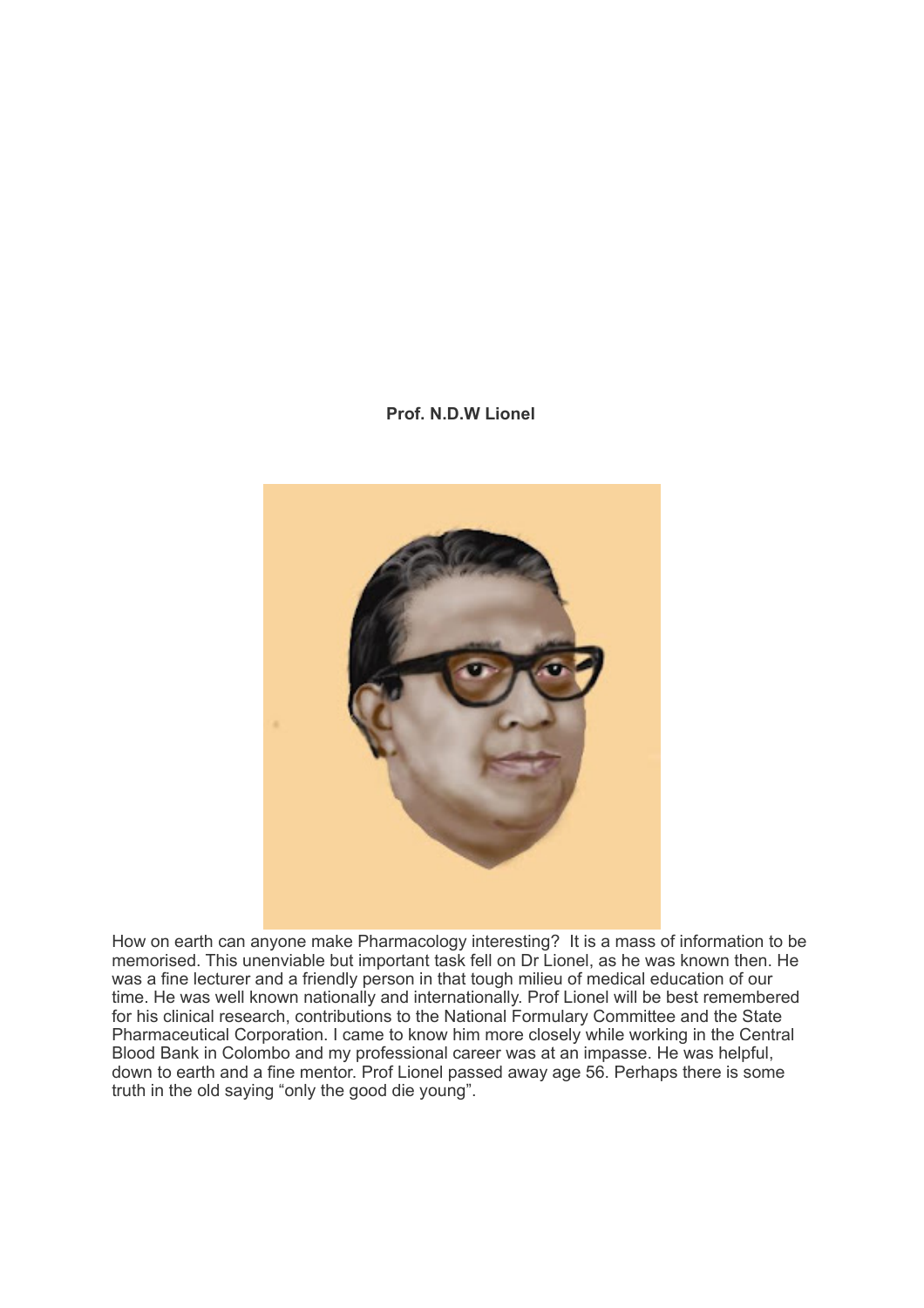## **Prof H.V.J Fernando**



After a brilliant career at Royal College he entered the Ceylon Medical College in 1937. Subsequently, he qualified in Forensic Pathology in London gaining his MD and also becoming a Barrister at Lincoln's Inn. He became the Professor of Forensic Medicine in 1959 and retired in 1984. His lectures were comprehensive didactic and at times monotonous and soporific. Away from the faculty bubble, he was a live wire being president of the prestigious Sinhalese Sports Club, the other past presidents being D.S Senanayake and Sir John Kotelawela. Medical students of my era will remember him sing a duet of the famous song about the "Officers daughter who hanged and died" with Dr WDL Fernando at the Health Department Sports Club at Castle Street. They both received a rapturous ovation. That is a memory I will never forget although the forensic medicine I learnt never survived beyond the viva voce examination.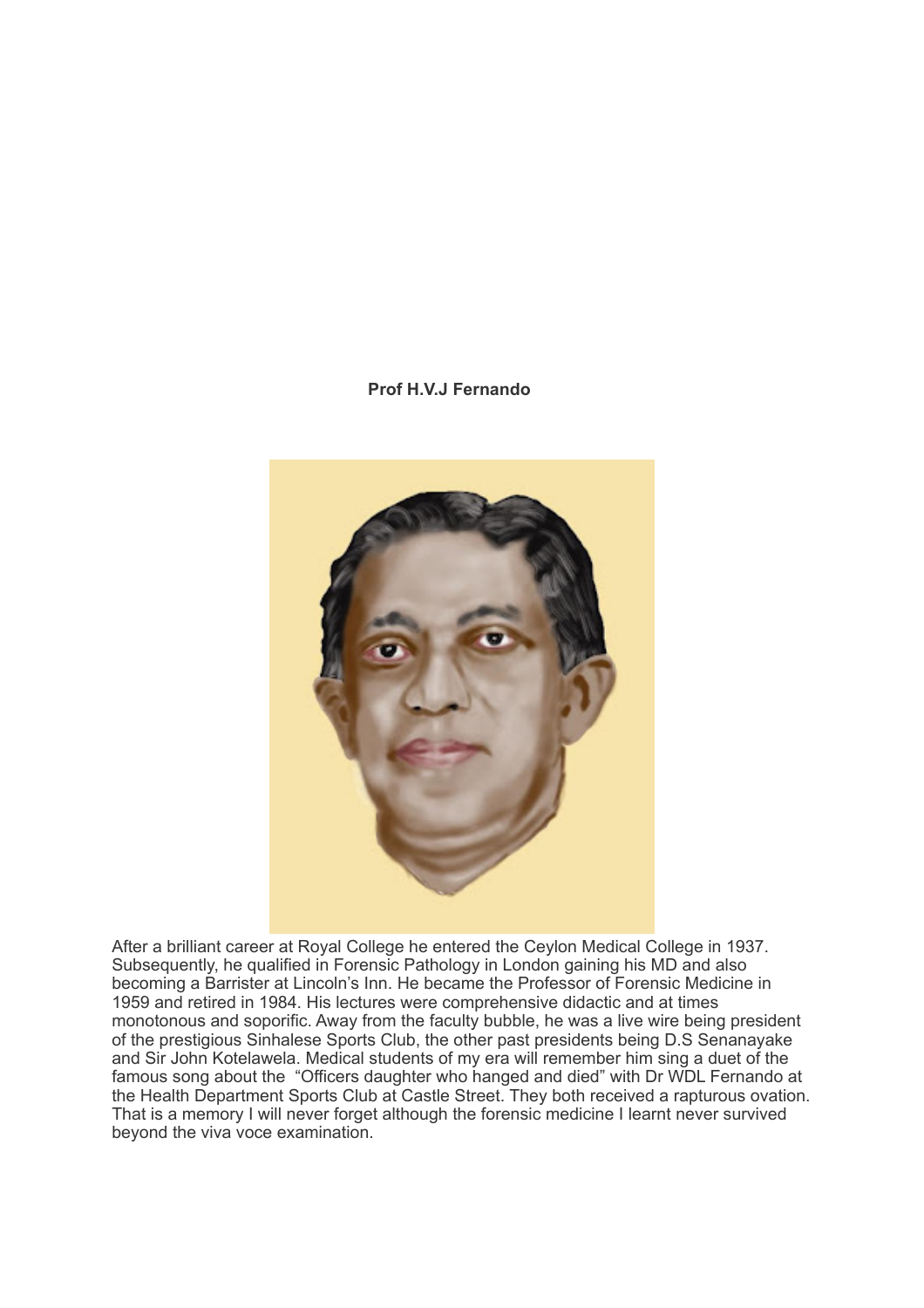# **Dr M.O.R Medonza**



I remember our 2 month appointment with Dr Medonza very well. At its completion, he called us to his house for dinner and drinks. There he treated us as equals. He taught us the basics of clinical medicine with his characteristic wit and humour. After graduating in medicine with first-class honours he trained as an Army medical specialist. At the end of his military duties, he was awarded the Defence Medal, the War Medal and the Burma Star. Being a well-known and popular medical specialist Dr Medonza enjoyed a lucrative private practice. He had many interests outside medicine. He played cricket for the Ceylon Medical College and also played billiards and bridge. He had a deep and lasting interest in Buddhist philosophy. Dr Medonza enjoyed a rewarding professional career and lived a full life. He passed away in 1991.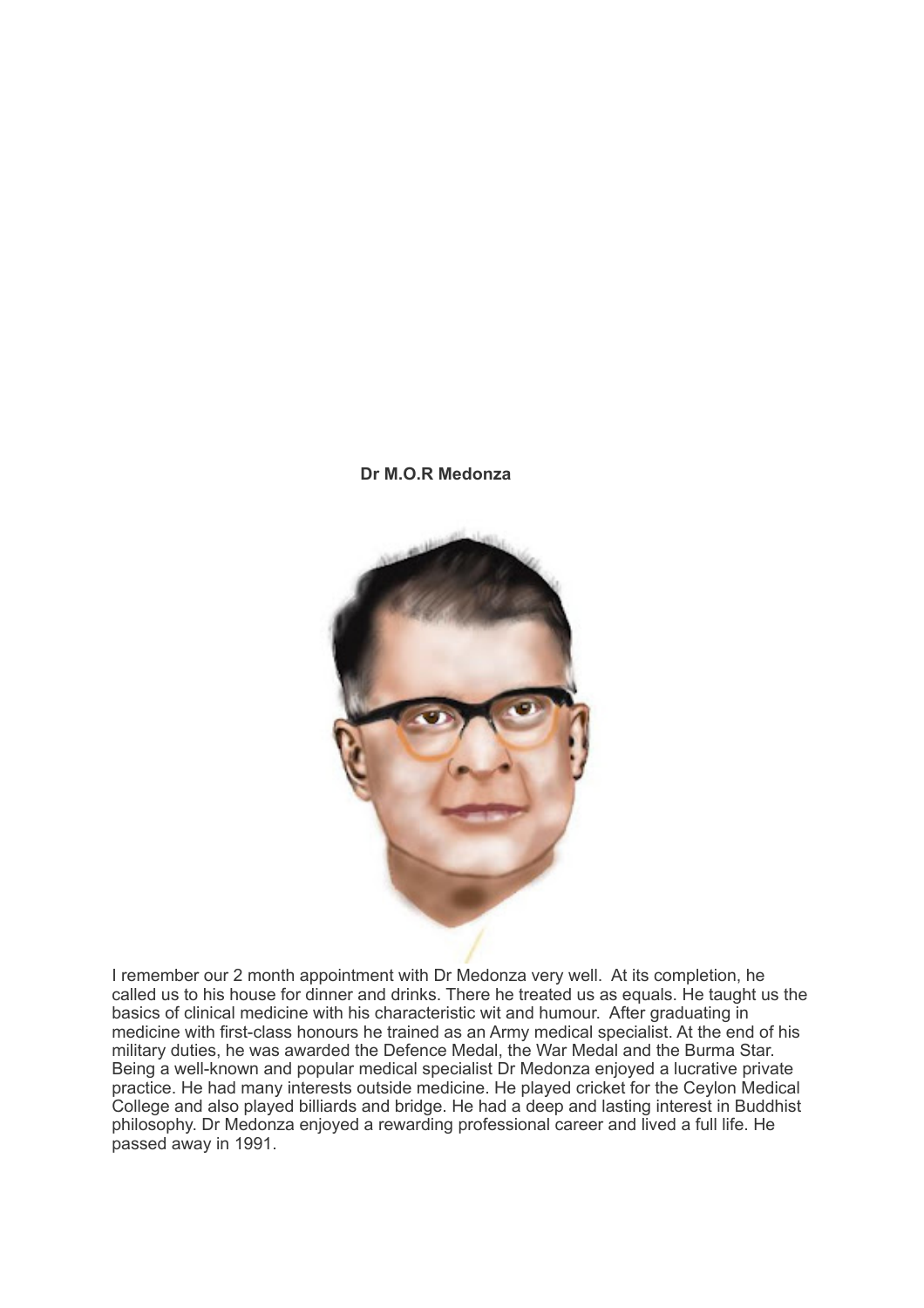#### **Prof F.L.W Jayawardene**



FLWJ was a fine product of Royal College Colombo. He was the Senior Lecturer when we were in the Block and became its Professor from 1968-75. He cuts a relaxed figure and was then known as Dr Lester Jayawadene. What I recall most of all is his extraordinary polished presence. He was the quintessential Englishman, dignified and courteous who treated the students with respect. Dr FLWJ was a wonderful teacher who was more interested in teaching us the basic anatomy than the small print. His masterful lectures on the anatomy of the middle and inner ear and the difficult 3-D concepts of embryology were all-time classics. Although he expected high standards and stood no nonsense Dr FLWJ was always kind and charming and put us at ease at the signatures and revisals. He did get the best out of us. Dr FLWJ arrived every morning in his black Peugeot 403, which was like a Rolls Royce, in those days of import restrictions. He was one of the few on the teaching staff who was vehemently against the student rag which we recognise now as a curse that gave a free ride to psychopaths. I hold him in high esteem and remember Prof. F.L.W Jayawardene with great affection. May he find eternal peace.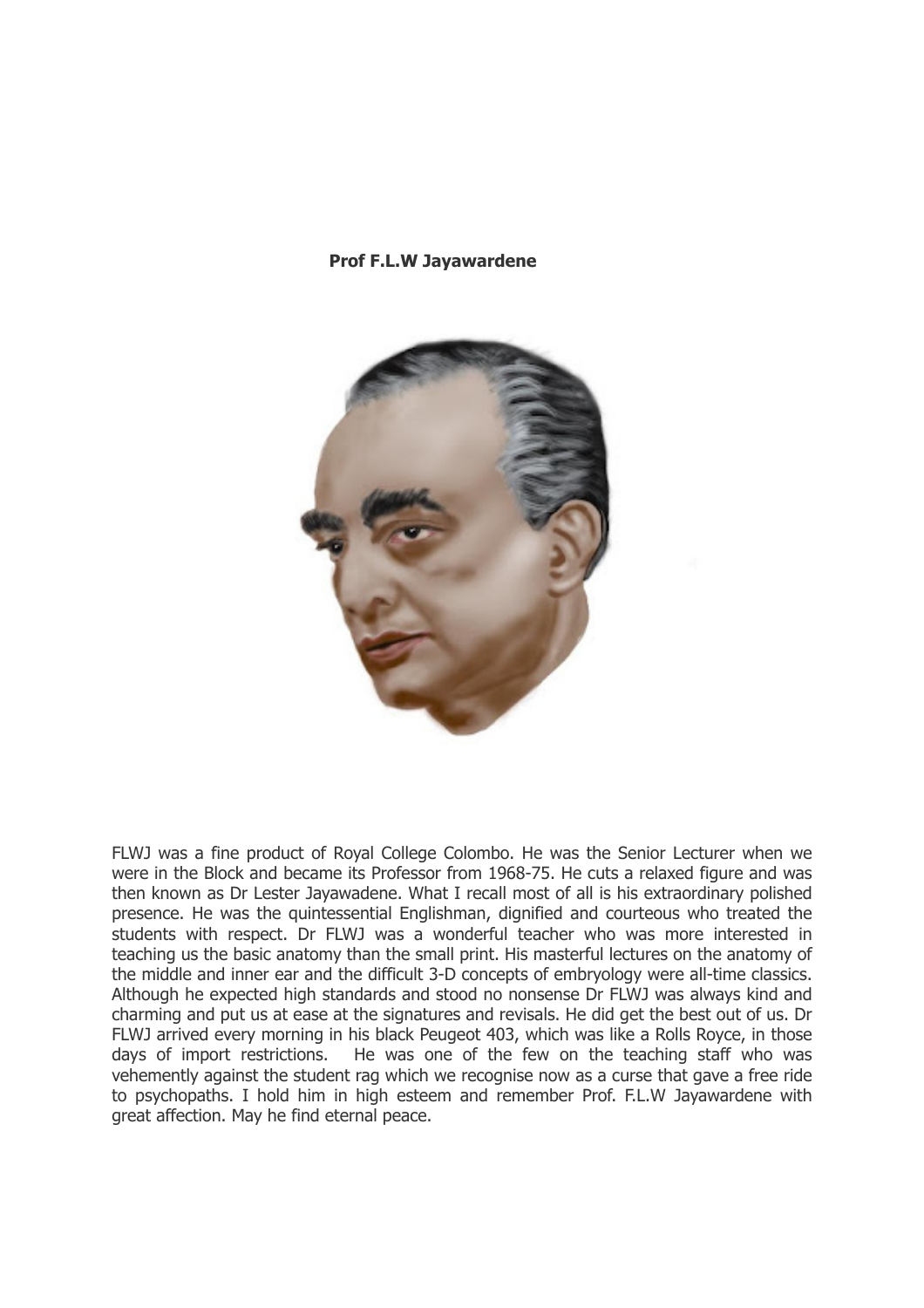#### **Prof S.S Panditharatne**



He had his early education at Ananda College and qualified MBBS in 1959. After obtaining his PhD from Manchester in 1967 he returned to the department of Anatomy. SSP became the Professor in 1976 and remained so for 22 years. Due to the passage of years I do not recall much about him except he loved the minutiae in anatomy. We were a petrified motley group seated around him at his signatures. When we didn't know the answers we visibly squirmed in our seats. Once SSP asked a hapless student how wide is the common bile duct and he showed with his thumb and index finger saying "this much". SSP blew a fuse. S.S.P was a chain smoker and enjoyed a fag during the tough questioning. He was a brilliant anatomist. As a lecturer during our time in the Block he was thorough and taught us well. It is my impression that he was rather strict and preferred to maintain a healthy distance from the students. I remember once he was informed that one of our batchmates had taken a person who was not a medical student into the dissecting rooms. He was livid. SSP told us, in no uncertain terms, that it was sacrilege to entertain non-medics in the dissecting rooms. He stressed we must preserve the sanctity and the intrigue of the place while respecting the dead. The advice was well taken. I thank him for his years of excellent service to several generations of medical students. His brand of detailed anatomy helped me enormously in my years in Radiology. The Anatomy Museum in the Colombo faculty is named after Prof Panditharatne for his long years of dedication to anatomy and service to the faculty. He passed away in 2005. May he find the Ultimate Bliss of Nirvana.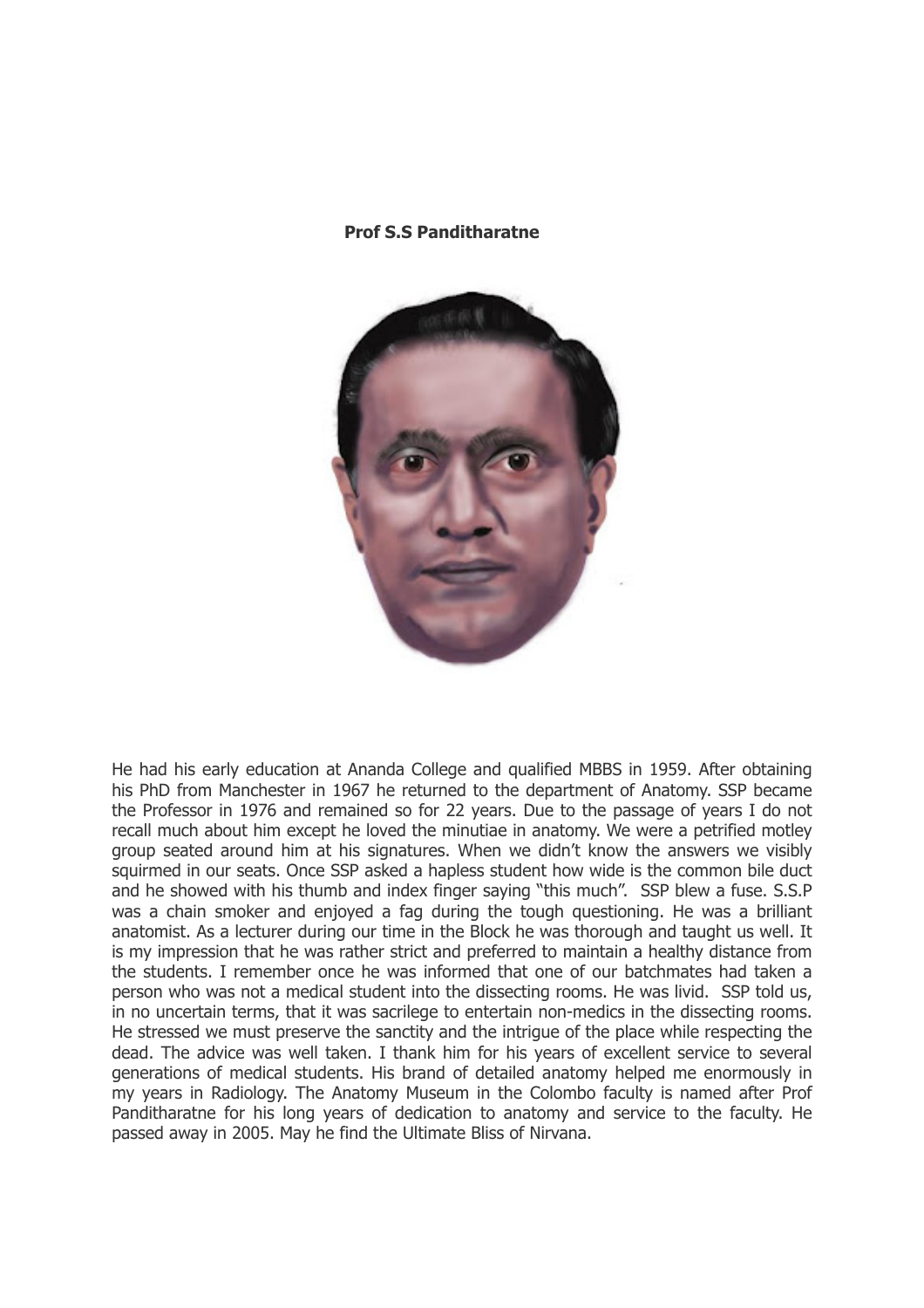**Prof A.C.E Koch**



He was educated at Royal College Colombo. Prof. Arthur Cecil Elsley Koch was the first Ceylonese Professor of Physiology. He was appointed to the Chair in Physiology in 1952 and held this post until his retirement in 1968. There is now an annual oration in his memory to remember his contribution to the life of the faculty. He was a kind Tutor in that repressive environment of medical education of the 1960's. I still remember his regal entrance to the lecture theatre every morning. His lectures went way above my head but that is perhaps personal. There are many who consider him a great teacher. What has stuck with me over the years has been his introduction to the concept of 'milieu intérieur' and Claude Bernard. Overnight my friend Bernard Randeniya came to be called Claude Bernard forevermore until his untimely demise in 2004. Prof Koch had a wonderful sense of humour and the jokes received a stamping on the wooden floor, which he duly acknowledged. His treatment of students gave us confidence. It was inspiring and empowering and dispelled our insecurities. What has stuck in my mind is his association with Sir Roger Bannister and his '4 minute' mile during his stint at Oxford University which he elaborated with great pride and illustrated the events with some fine photographs. He made physiology a friendly phenomenon for which he will be fondly remembered. Prof Koch sadly was unable to enjoy a long retirement which he richly deserved and passed away in 1969. May his Soul Rest in Peace.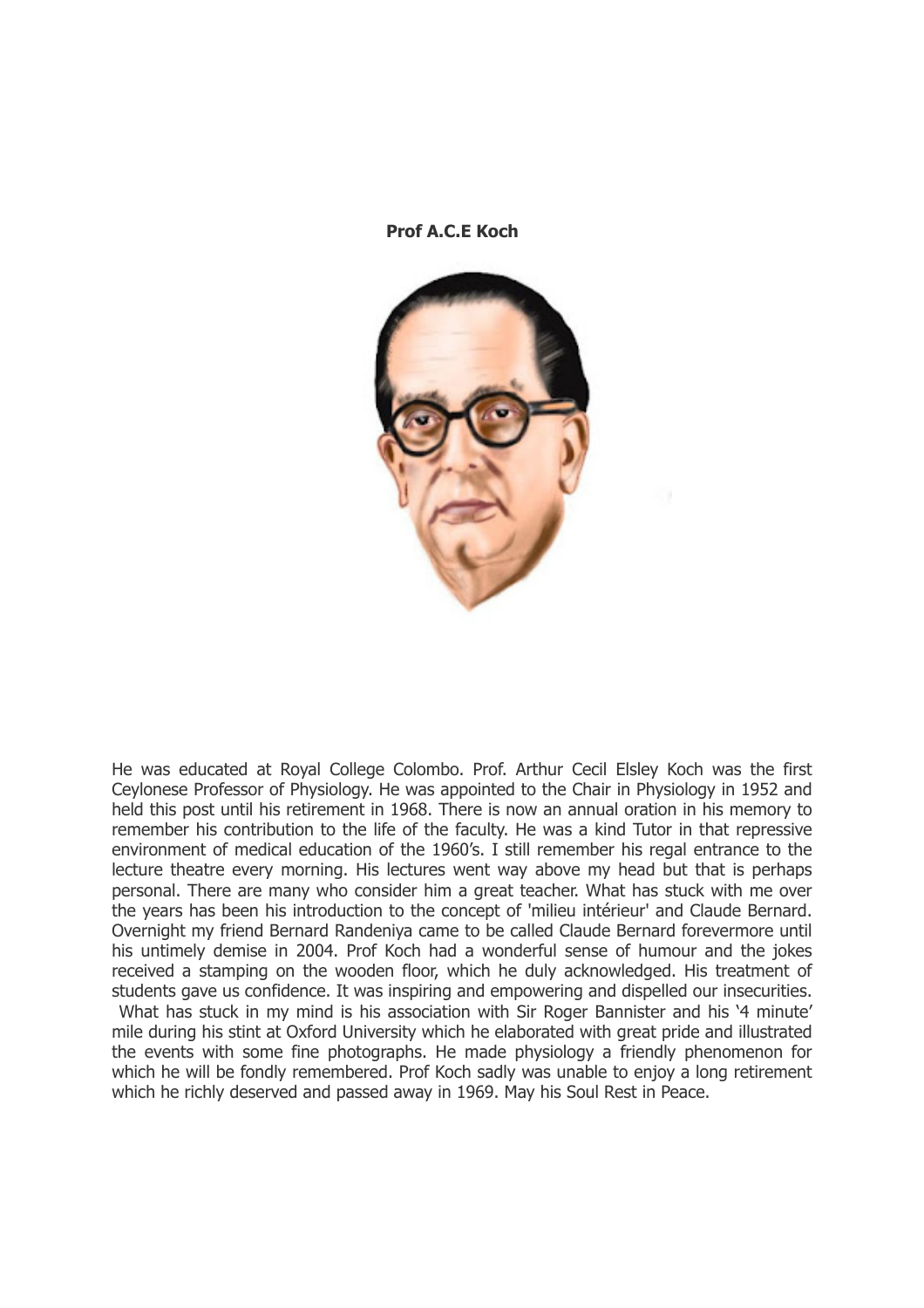## **Prof Carlo Fonseka**



He had his schooling at Maris Stella College Negombo and St Joseph's College Colombo. During our time in the faculty he was a Senior Lecturer and was the Professor of physiology from 1982-89. He was an entertaining speaker, a fine teacher and had the wonderful ability to make physiology logical and interesting. Throughout our student days he remained a friendly face and helpful to all. The Prof remained a mentor and a confidante to many. I consider him one of the best teachers we've had. Prof Carlo was an active member of the LSSP and also in the Rationalist Movement. He gained an even bigger profile with his stance on firewalking that received critical acclaim. This demonstrated his obsession with rationalism and the truth, disproving the accepted wisdom. Artfully argumentative, he was a regular combative writer to the national newspapers. His excursions into the news media received a mixed reception. Sometimes his views were inconsistent with his political leanings and long-held beliefs. Prof Carlo and I have disagreed openly in the newspapers about the way private practice is carried out in Sri Lanka, way back in the 1980's. He found no fault in the way private practice was conducted and supervised quite in contrast to the public perception and opinion. This was a fateful moment for socialism. It is true only a small minority of medical specialists reneged on their responsibilities. Professional loyalties can get in the way of the rights of patients. As for me, the hurt was closer to home as the patient in question was my father. Although the exchanges were frosty this in no way diminishes the high esteem and regard I have for him. Disagreement is healthy as long as it

doesn't lead to blows!! In Sri Lanka, he remained a celebrity feted and feasted by many. Prof Carlo Fonseka had a long and honourable life of wonderful service to humanity. May he find eternal peace.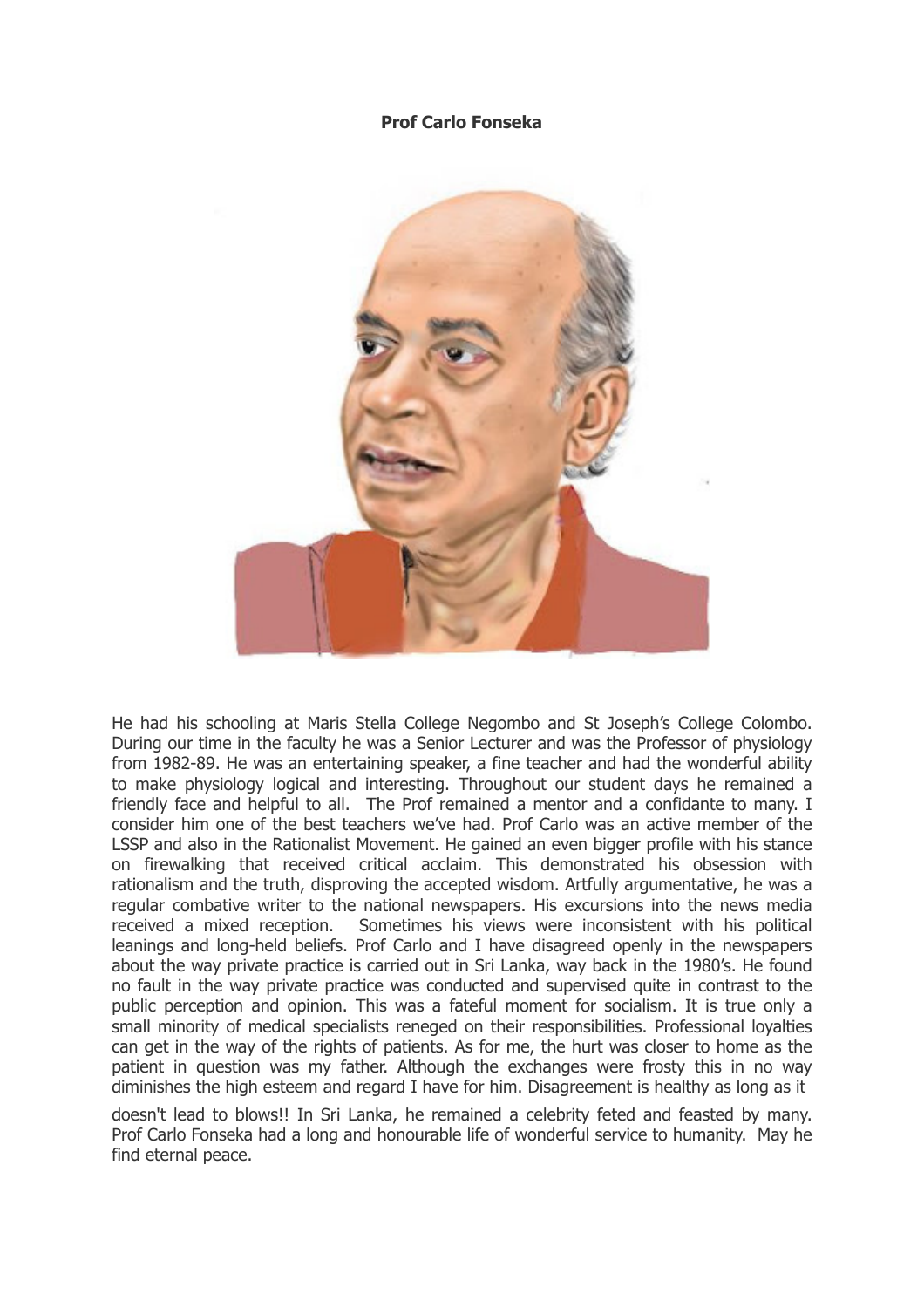## **Prof A.A Hoover**



In 1941 Dr A A Hoover was elected the first Secretary of the Chemical Society of Ceylon and the President of the Institute of Chemistry in 1949. He was appointed Professor of Biochemistry at the Faculty of Medicine in Colombo in 1958. Prof Hoover was the most unassuming Professor of our time. Short and gently spoken, he could be mistaken for a softie, but he had considerable steel. He had no airs, only graces. His lectures were delivered with meticulous precision but with great gentleness. Biochemistry was not a subject that generated enormous passion but we had to get through. Much of it has now gone down the pan except the headlines – Krebs Cycle and the essential amino acids!! Our text, Bell, Davidson and Scarborough was a great door stopper. His son was in my class at school. He was an isotope of the father, gentle, generous and soft-spoken. He proceeded to an honours degree in chemistry. In 1978 Prof Hoover became the first Dean of the Faculty of Medicine in Jaffna and also the Head of its Department of Biochemistry. Many remember the amiable Prof Hoover with great passion and esteem. May his Soul Rest in Peace.